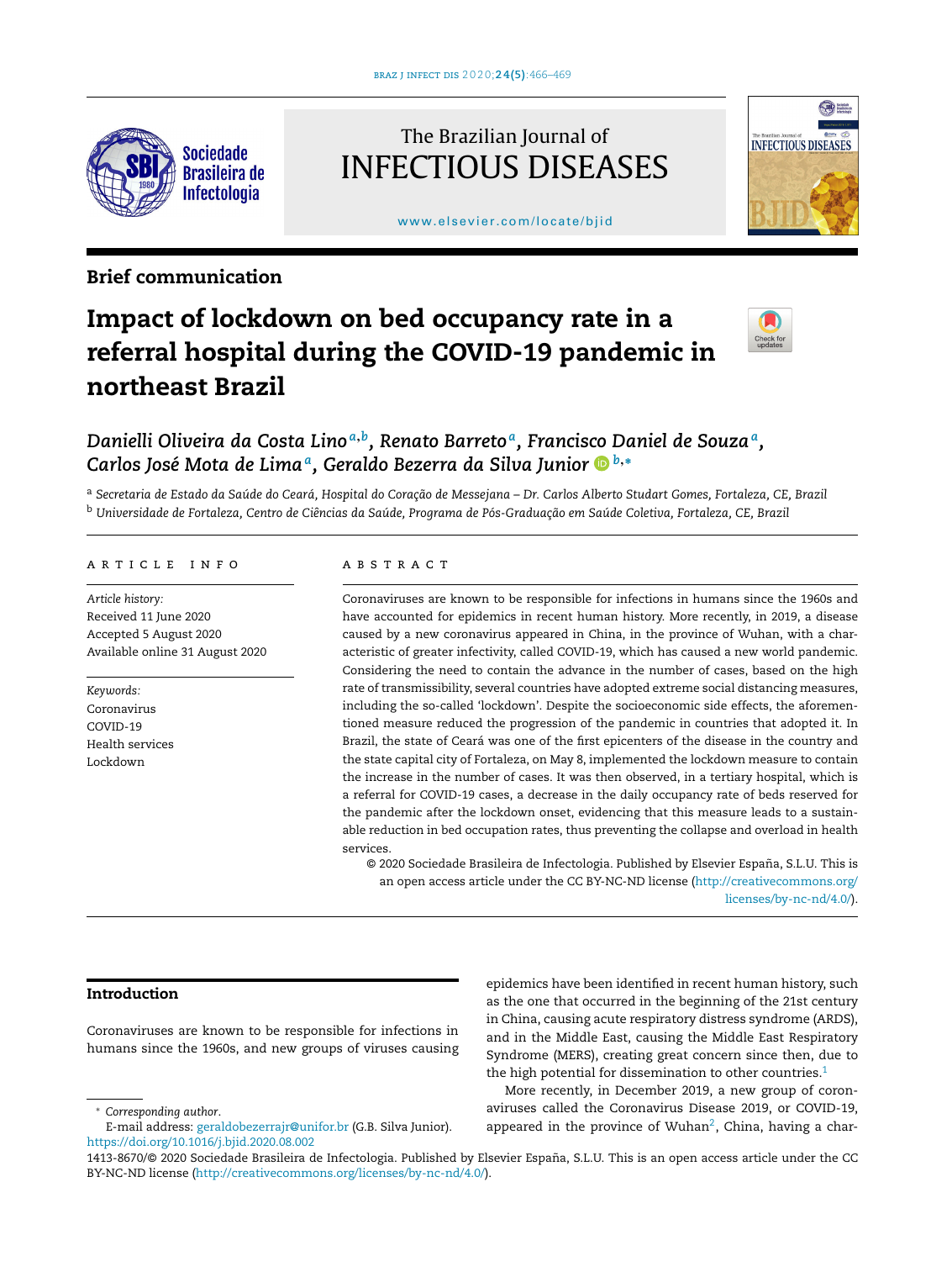acteristic of greater infectivity. It caused a great epidemic in this Asian country, which soon spread to Europe and then to the Americas, reaching mainly the United States and Brazil in the beginning of April 2020, characterizing a pandemic of great concern for public health worldwide.<sup>[3](#page-3-0)</sup>

The consequences of a city being unsuspectingly affected by a disease such as COVID-19 is well known. An unpredictable number of cases and the overload of health systems is observed. However, the city of Wuhan and China, despite the initial delay in establishing infection containment measures, also relentlessly achieved impressive results in controlling the pandemic, by implementing extreme measures of social dis-tancing, including the so-called lockdown.<sup>[4](#page-3-0)</sup>

Based on the Chinese experience, several countries have adopted the extreme social distancing strategy in an attempt to contain the advance of the pandemic. Countries such as Italy, Germany, India, the United States, and Brazil have adopted measures throughout their national territories, or regionalized the strategy, such as in Brazil. There are several opinions against the lockdown, mainly related to the political-economic scenario, as it negatively impacts economy.<sup>[5,6](#page-3-0)</sup>

An infected person (even an asymptomatic one) can transmit the virus to at least 400 patients over a period of 30 days. This fast, host-to-host transmission supports the theory that strict social distancing measures implemented during the minimum period of viral incubation, allows the reduction of new infection cases. India is an example of that, having achieved a 50% reduction in the case duplication rate from 3 to 6.2 days in one week, justifying the effectiveness ofthe lockdown. Many districts in India achieved a zero number of cases after implementation of the measure, claiming that the lockdown would be the only effective measure to halt the number of cases at the peak of the pandemic.<sup>[7](#page-3-0)</sup>

One of the beneficial effects of significantly reducing the number of cases, especially in the beginning of the epidemic, is the possibility for health services to prepare themselves structurally to receive this new demand. Patients with COVID-19 require specific resources, specially patients with severe disease who require admission at intensive care units (ICUs) and the need mechanical ventilation.

COVID-19 was first detected in Latin America on February 25th 2020, in Brazil, when the first case of the disease was confirmed in a returning traveler from Italy who lived in São Paulo. During the current pandemic, Ceará, northeast Brazil, is one of the three states with the highest number of cases.

The Brazilian scenario in relation to the number of beds and mechanical ventilation support during the pandemic has been of concern as COVID-19 is a disease with a potentially fatal evolution. Therefore, the need for intensive support and invasive ventilation increases the need for hospital beds, in both public and private hospitals, which are traditionally collapsed. In the initial period of the pandemic (January 2020), Brazil had 29,891 ICUs, with 14,094 ICUs directly linked to public system (SUS) and 15,797 with private links, with rates of ICU beds of 13.6 beds/100,000 inhabitants in the public network and 62.6 beds/100,000 in the private network. Out of the 450 Health Regions, 126 did not have an ICU, either from the SUS or from the private sector, with 44.4% of these regions located in the Northeast Region. Regarding mechanical ventilation, SUS claimed to have 40,508 mechanical ventilators, however reliable data on the real supply are scarce due to lack of adequate registration of health equipment in the databases. In studies of situational analysis carried out taking into account the various scenarios of the pandemic, including the most pessimistic scenario (infection rate of 1 per 100,000 inhabitants), practically the entire system would collapse, with 97% of the macro-regions showing impairment of their capacity. In 51 macro-regions, the health system would not be able to serve more than 50% of patients. The Northeast (64%) and the North (57%) regions of the country would present the highest proportion of macro-regions in this most critical situation. However, local public policies, through projection studies, promoted the acquisition of mechanical ventilators to supply the growing demand underway during the pandemic, including expansion of ICU beds and mechanical ventilation equipment both in the capital and in the countryside.

The government of the State of Ceará, through a state decree effective as of 03.20.2020, $7$  determined initial measures that restricted people's circulation, aiming to contain the spread of COVID-19, which, at that time, had 20 notified cases. On 05.05.2020, Ceará already had 11,381 confirmed cases of COVID-19 and on May 8, 2020, the lockdown was implemented in the city of Fortaleza, the epicenter of cases in the state, as the most extreme measure of social distancing. $8,9$ 

Doubts about the real need for social distance measures still guide discussions in political and scientific areas in the country. In Brazil, while the State of Ceará, including the city of Fortaleza, took early objective distance measures (when there was still a small number of confirmed cases), other cities adopted more malleable restrictive measures, for example, the city of Sao Paulo adopted "car rotation" system from the date of May 11, 2020 when it already had 28,089 confirmed cases and 2302 deaths. Likewise, different countries have adopted different distance measures in each territory. However, in general, Latin American countries have tended to implement early restriction measures, including complete border closure, restricted daytime movements, night curfews and interruption of intercity trips, in addition to the suspension of commercial activities, as a way to follow the Chinese experience. Nonetheless, questions about acceptance by the population, mainly due to political distrust on government officials and managers, may justify different rates of population movement restriction, a fact prevalent in Brazil, due to its large territorial extension and political conflicts.

An ecological study was carried out using data from the Hospital Management Statistics Sector of the crisis office directed to the COVID-19 pandemics. Data were analyzed in one of the four largest hospitals in the city of Fortaleza, northeast Brazil, a reference center for care of COVID-19 patients. The "Hospital do Coração de Messejana" is the reference hospital of the State of Ceará for heart and lung diseases, and during the pandemic it had 266 beds for patients with COVID-19. The present study analyzed the occupancy rate based on beds intended solely for the care of patients with COVID-19 (positive RT-PCR or serological positive tests) during the period between 1st May and 31st May 2020. A linearity trend analysis was performed by calculating  $R^2$  $R^2$  using the software Numbers (Apple Inc., USA).

After May 8th, taking into account the 14 days of incubation of the new coronavirus, there was a slow but gradual decrease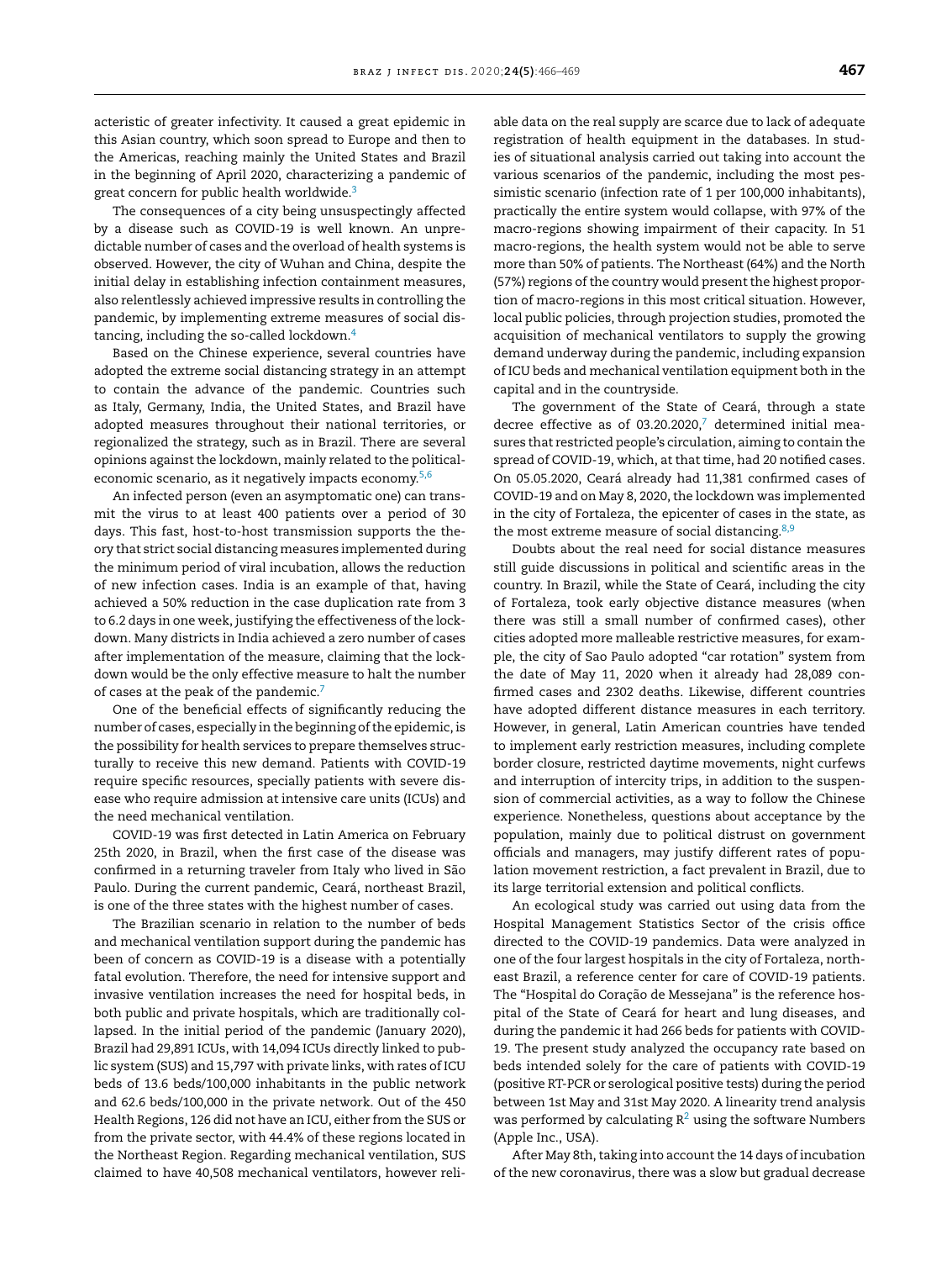

Fig. 1 – Bed Occupancy rate for patients with COVID-19 in a referral tertiary hospital during the pandemic in Fortaleza, Ceará, Brazil.

Source: Hospital de Messejana, Fortaleza, Ceará, Brazil.

\*100% means the total hospital capacity (beds), which was increased due to COVID-19 pandemics; it reached a peak of 130% on 11th May, and a tendency to decrease was detected after the lockdown period, mainly from 21st May on, when the bed occupancy is near 100% of the hospital capacity.

in the bed occupancy rate observed by the managerial monitoring of beds for patients with COVID-19 (Fig. 1). In the beginning of the month, bed occupancy rates were higher than 100%, reaching an extreme occupancy rate of almost 140% by May 10th (patients occupied spaces in extra beds). The opening of new beds (on May 3rd, a new clinical unit was opened with 24 beds and 33 beds was opened in the Field Hospital between May 11th and 12th) led to a particular improvement in the transitory occupancy rate, albeit still above the total installed capacity (overload). It should be observed that 14 days after the lockdown (viral incubation period), the hospital bed occupancy rate decreases to rates below 100%, a sustainable situation, resulting in available beds and 23 days after the lockdown onset, the occupancy rates were close to 85%, within expected levels as the goal of good bed management.<sup>[10](#page-3-0)</sup>

During the studied period, the state of Ceara government implemented public policies regarding therapy and patient management. It was advocated that this combination of non-pharmacological measures (lockdown) together with population-based therapeutic measures (use of medications and guidelines for seeking hospital services in case of symptoms) could control the further advancement of the epidemic. During the months of April and May, most of the technical norms standardizing the use of the main medications for patient management (hydroxychloroquine/chloroquine, azithromycin, corticosteroids and anticoagulants) and supports (mechanical ventilation protocols) had already been released, these being the basis of the guidelines followed by the clinical staff of this hospital as it belongs to the state public network.

The onset and duration of social distancing measures will influence its impact. It is a great challenge to determine the best time to implement such interventions, since their early implementation can result in economic and social difficulties with no benefit to public health and, over time, result in "intervention fatigue" and loss of adherence by part of the population. On the other hand, implementation after extensive spread of the disease may limit the public health benefits. It must occur early enough to prevent the initial steep rise in the number of cases and last long enough to cover the peak of the predicted epidemic curve.<sup>[11](#page-3-0)</sup>

Currently, the city of Fortaleza has a tendency to stabilize the number of deaths, consolidated in the second week of June (25th Epidemiological week), reflecting a reduction in the fatal events recorded daily. The epidemic curve of confirmed (accumulated) cases shows a sublinear growth, with a daily increase in a slower pace. The "flattening" trend of the confirmed case curve was consolidated and monitored daily. Fortaleza is in the current phase of allowing population circulation and economic re-opening. However, the cities of the state countryside are at the peak of the epidemic, where the same measures of social distance implemented in the capital city are now adopted. The second "wave", predicted after this re-opening of social movement in the capital, is being speculated, although unknown factors at the moment (collective immunization at high rates, previous crossed immunity, early pharmacological interventions, educational attitude related to protective measures – use of face masks, voluntary distancing) may justify, up to the present moment, the non-occurrence of an exaggerated and collapsing demand from the health units, keeping the bed occupancy rate reduced.

The use of lockdown within the context of a new pandemic becomes a challenge from the point of view of public health management. It will be necessary to record and study the experiences regarding the use of this strategy in the different scenarios, time of use, time of onset and end of the measure in comparison to the case curves, so that at the end of this pandemic we can have better knowledge and applicability of this non-pharmacological tool to fight the progression of transmissibility of diseases with the characteristics of COVID-19.

### Limitations

We recognize that this study has important limitations, since it is based on a single center in Brazil and it represents a limited period of time. However, since we face an emergency situation of pandemics, including the fact that Brazil is currently the second country in the world with the highest number of cases, we believe it is important to present these results, as they represent a significant evidence of the lockdown effect on reducing hospital beds requirement. The